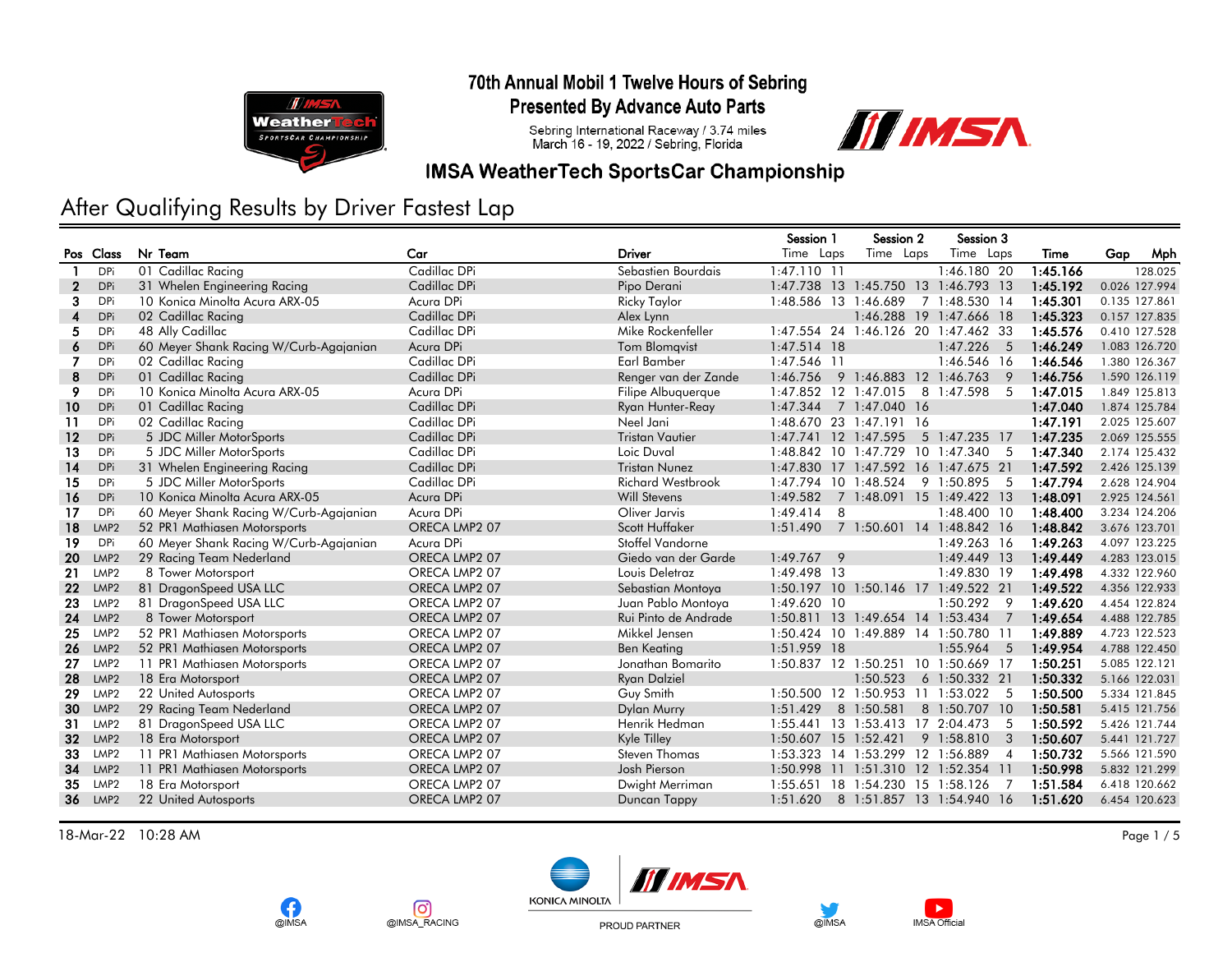

#### 70th Annual Mobil 1 Twelve Hours of Sebring **Presented By Advance Auto Parts**

Sebring International Raceway / 3.74 miles<br>March 16 - 19, 2022 / Sebring, Florida



### **IMSA WeatherTech SportsCar Championship**

# After Qualifying Results by Driver Fastest Lap

**OIMSA** 

|     |                  |                                 |                         |                        | Session 1            |                | Session 2                        |   | Session 3          |                          |                         |     |                |
|-----|------------------|---------------------------------|-------------------------|------------------------|----------------------|----------------|----------------------------------|---|--------------------|--------------------------|-------------------------|-----|----------------|
|     | Pos Class        | Nr Team                         | Car                     | Driver                 | Time Laps            |                | Time Laps                        |   | Time Laps          |                          | Time                    | Gap | Mph            |
| 37  | LMP <sub>2</sub> | 29 Racing Team Nederland        | ORECA LMP2 07           | Frits Van Eerd         |                      |                | 1:54.572 14 1:53.817 15          |   | $1:56.221$ 16      |                          | 1:51.679                |     | 6.513 120.559  |
| 38  | LMP <sub>2</sub> | 20 High Class Racing            | ORECA LMP2 07           | Anders Fjordbach       | 1:51.758 13 1:51.816 |                |                                  |   | 9 1:53.239 22      |                          | 1:51.758                |     | 6.592 120.474  |
| 39  | LMP2             | 8 Tower Motorsport              | ORECA LMP2 07           | John Farano            | 1:54.616             | 8              | 1:54.426 18                      |   | 2:04.406           | 3                        | 1:51.890                |     | 6.724 120.332  |
| 40  | LMP <sub>2</sub> | 20 High Class Racing            | ORECA LMP2 07           | <b>Fabio Scherer</b>   | 1:52.017             |                | 5 1:52.461                       | 8 |                    |                          | 1:52.017                |     | 6.851 120.195  |
| 41  | LMP <sub>2</sub> | 20 High Class Racing            | ORECA LMP2 07           | Dennis Andersen        |                      |                | 1:55.197 16 1:56.779 14 1:56.200 |   |                    |                          | 1:52.507                |     | 7.341 119.672  |
| 42  | LMP <sub>2</sub> | 22 United Autosports            | ORECA LMP2 07           | James McGuire          |                      |                | 1:56.861 11 1:56.812 10 2:06.942 |   |                    | $\overline{4}$           | 1:53.209                |     | 8.043 118.930  |
| 43  | LMP3             | 33 Sean Creech Motorsport       | Ligier JS P320          | Malthe Jakobsen        |                      |                | 1:57.922                         |   | 8 1:56.878 18      |                          | 1:56.878                |     | 11.712 115.196 |
| 44  | LMP3             | 74 Riley Motorsports            | Ligier JS P320          | Felipe Fraga           | 1:57.517 16          |                |                                  |   | 1:56.971 22        |                          | 1:56.971                |     | 11.805 115.105 |
| 45  | LMP3             | 54 CORE Autosport               | Ligier JS P320          | Colin Braun            | $1:56.987$ 6         |                |                                  |   | 1:57.836 16        |                          | 1:56.987                |     | 11.821 115.089 |
| 46  | LMP3             | 74 Riley Motorsports            | Ligier JS P320          | <b>Gar Robinson</b>    |                      |                | 2:00.200 14 1:59.322 17 2:03.711 |   |                    | $\overline{4}$           | 1:57.048                |     | 11.882 115.029 |
| 47  | LMP3             | 36 Andretti Autosport           | Ligier JS P320          | Jarett Andretti        | 1:59.142 12          |                |                                  |   | 2:00.705           | 4                        | 1:57.083                |     | 11.917 114.995 |
| 48  | LMP3             | 38 Performance Tech Motorsports | Ligier JS P320          | Rasmus Lindh           | 1:57.123 15          |                |                                  |   | 1:58.579 19        |                          | 1:57.123                |     | 11.957 114.955 |
| -49 | LMP3             | 6 Muehlner Motorsports America  | Duqueine D08            | Harry Gottsacker       |                      |                | 2:01.326 14 2:00.447 12          |   |                    |                          | 1:57.610                |     | 12.444 114.479 |
| 50  | LMP3             | 30 Jr III Racing                | Ligier JS P320          | <b>Garett Grist</b>    | 1:58.164             |                | 9 1:59.490                       |   | $6 \quad 1:58.800$ | -11                      | 1:57.651                |     | 12.485 114.439 |
| 51  | LMP3             | 40 FastMD Racing                | Duqueine D08            | Max Hanratty           | 2:01.780             |                | 9 2:01.062 10 2:02.958           |   |                    | 9                        | 1:57.719                |     | 12.553 114.373 |
| 52  | LMP3             | 38 Performance Tech Motorsports | Ligier JS P320          | <b>Cameron Shields</b> |                      |                | 1:57.786 14 1:58.067             |   |                    | 9                        | 1:57.786                |     | 12.620 114.308 |
| 53  | LMP3             | 6 Muehlner Motorsports America  | Duqueine D08            | Ugo de Wilde           |                      |                | 1:57.881 29 1:58.025 11          |   | 2:00.157           | 8                        | 1:57.881                |     | 12.715 114.216 |
| 54  | LMP3             | 33 Sean Creech Motorsport       | Ligier JS P320          | Lance Willsey          |                      |                | 1:57.906 25 2:01.404 19 2:05.604 |   |                    | $\boldsymbol{\varDelta}$ | 1:57.906                |     | 12.740 114.192 |
| 55  | LMP3             | 74 Riley Motorsports            | Ligier JS P320          | Kay van Berlo          |                      |                | 1:57.984 14 1:58.732             |   |                    | $\overline{4}$           | 1:57.984                |     | 12.818 114.116 |
| 56  | LMP3             | 36 Andretti Autosport           | Ligier JS P320          | <b>Gabby Chaves</b>    |                      |                | 1:58.040 11 1:58.519 16          |   |                    |                          | 1:58.040                |     | 12.874 114.062 |
| 57  | LMP3             | 38 Performance Tech Motorsports | Ligier JS P320          | Dan Goldburg           |                      |                | 1:59.961 14 1:59.733             |   |                    | 8                        | 1:58.087                |     | 12.921 114.017 |
| 58  | LMP3             | 7 Forty7 Motorsports            | Duqueine D08            | Matt Bell              |                      |                | 1:58.300 17 1:59.284 19 1:58.096 |   |                    | 9                        | 1:58.096                |     | 12.930 114.008 |
| 59  | LMP3             | 36 Andretti Autosport           | Ligier JS P320          | Josh Burdon            | 2:00.542             |                | 7 1:58.146 11 1:58.623           |   |                    | 12                       | 1:58.146                |     | 12.980 113.960 |
| 60  | LMP3             | 54 CORE Autosport               | Ligier JS P320          | George Kurtz           | 2:00.086 14 2:00.771 |                |                                  |   | 16 2:07.849        | 5                        | 1:58.717                |     | 13.551 113.412 |
| 61  | LMP3             | 33 Sean Creech Motorsport       | Ligier JS P320          | Joao Barbosa           | 1:59.063 10 2:03.008 |                |                                  |   | 4 1:59.298         | 6                        | 1:59.063                |     | 13.897 113.082 |
| 62  | LMP3             | 30 Jr III Racing                | Ligier JS P320          | Dakota Dickerson       | 2:01.030             |                | 3 1:59.251                       |   | $6$ 1:59.318 18    |                          | 1:59.251                |     | 14.085 112.904 |
|     | 63 STDPRC        | 62 Risi Competizione            | Ferrari 488 GT3         | Daniel Serra           | 2:00.683 13          |                |                                  |   | 2:01.569 14        |                          | 1:59.414                |     | 14.248 112.750 |
|     | 64 STDPRC        | 63 TR3 Racing                   | Lamborghini Huracan GT3 | Mirko Bortolotti       | 2:01.408 19 2:00.861 |                |                                  |   | 14 2:01.604 13     |                          | 1:59.431                |     | 14.265 112.734 |
| 65  | LMP3             | 54 CORE Autosport               | Ligier JS P320          | Jon Bennett            |                      |                | 2:00.189 12 1:59.601 15          |   |                    | 4                        | 1:59.601                |     | 14.435 112.574 |
| 66  | LMP3             | <b>13 AWA</b>                   | Duqueine D08            | Kuno Wittmer           | 1:59.839 17          |                |                                  |   | 1:59.675 19        |                          | 1:59.675                |     | 14.509 112.504 |
| 67  | <b>GTD</b>       | 16 Wright Motorsports           | Porsche 911 GT3R        | Zacharie Robichon      | 2:03.145             |                | 5 2:01.913 17 2:03.400           |   |                    | 5                        | 1:59.763                |     | 14.597 112.421 |
| 68  | <b>GTD</b>       | 96 Turner Motorsport            | <b>BMW M4 GT3</b>       | Robby Foley            | 2:01.085             | 8              |                                  |   | 2:02.592           | 6                        | 1:59.788                |     | 14.622 112.398 |
| 69  | <b>GTD</b>       | 57 Winward Racing               | Mercedes-AMG GT3        | <b>Russell Ward</b>    | 2:01.797             | $\overline{7}$ |                                  |   |                    | 4                        | 1:59.848                |     | 14.682 112.342 |
| 70  | LMP3             | 40 FastMD Racing                | Duqueine D08            | James Vance            | 1:59.853 12 2:00.802 |                |                                  |   | 8 2:01.036         | -15                      | 1:59.853                |     | 14.687 112.337 |
| 71  | <b>GTD</b>       | 1 Paul Miller Racing            | BMW M4 GT3              | Madison Snow           | 2:02.707 12 2:02.092 |                |                                  |   | 9 2:01.444         | -15                      | 1:59.898                |     | 14.732 112.295 |
| 72  | <b>GTD</b>       | 47 Cetilar Racing               | Ferrari 488 GT3         | Giorgio Sernagiotto    | 2:01.829             |                | 8 2:01.431 14 2:03.215 11        |   |                    |                          | 1:59.917 14.751 112.277 |     |                |
|     |                  |                                 |                         |                        |                      |                |                                  |   |                    |                          |                         |     |                |

18-Mar-22 10:28 AM Page 2 / 5



@IMSA



<u>ଚ</u>

@IMSA\_RACING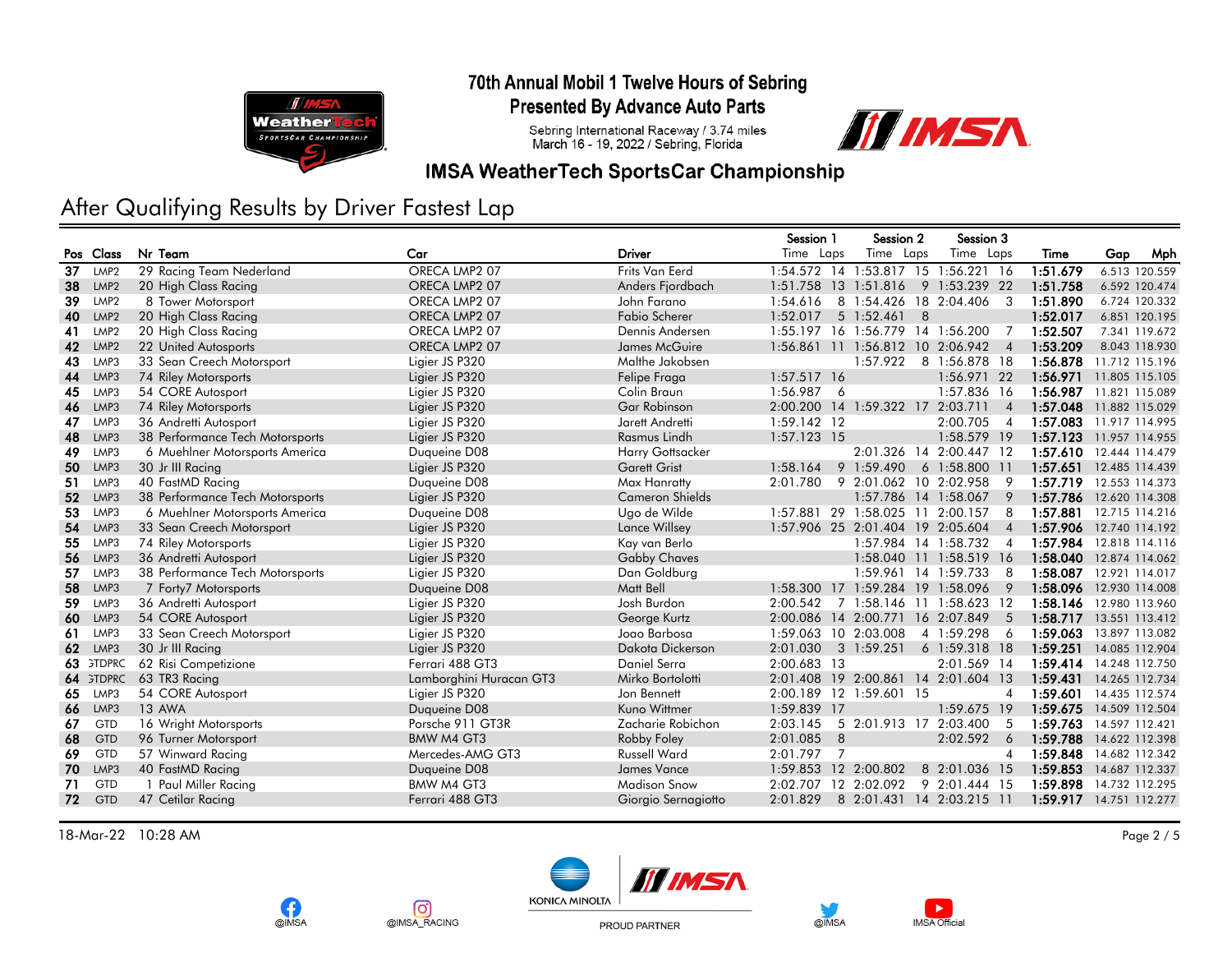



Sebring International Raceway / 3.74 miles<br>March 16 - 19, 2022 / Sebring, Florida



### **IMSA WeatherTech SportsCar Championship**

# After Qualifying Results by Driver Fastest Lap

**OIMSA** 

<u>ଚ</u>

@IMSA\_RACING

|                     |                                     |                             |                            | Session 1                        | Session 2                           | Session 3               |          |                         |
|---------------------|-------------------------------------|-----------------------------|----------------------------|----------------------------------|-------------------------------------|-------------------------|----------|-------------------------|
| Pos Class           | Nr Team                             | Car                         | <b>Driver</b>              | Time Laps                        | Time Laps                           | Time Laps               | Time     | Gap<br>Mph              |
| 73 GTDPRC           | 3 Corvette Racing                   | Chevrolet Corvette C8.R GTD | Antonio Garcia             |                                  | 2:02.856 11                         | 2:02.690 21             | 1:59.927 | 14.761 112.268          |
| 74 STDPRC           | 23 Heart of Racing Team             | Aston Martin Vantage GT3    | Alex Riberas               | 2:01.809 16 2:01.977             |                                     | 4 2:02.901 8            |          | 1:59.957 14.791 112.239 |
| 75 STDPRC           | 9 Pfaff Motorsports                 | Porsche 911 GT3R            | Matt Campbell              | 2:01.300 17                      |                                     | 2:02.074 10             |          | 1:59.982 14.816 112.216 |
| 76 STDPRC           | 14 VasserSullivan                   | Lexus RC F GT3              | <b>Aaron Telitz</b>        |                                  | 2:01.593 15                         |                         |          | 2:00.002 14.836 112.197 |
| 77 GTDPRC           | 24 BMW M Team RLL                   | BMW M4 GT3                  | Nick Yelloly               | 2:00.518 18                      |                                     | 2:01.874<br>6           | 2:00.031 | 14.865 112.170          |
| LMP3<br>-78         | <b>13 AWA</b>                       | Duqueine D08                | Lars Kern                  |                                  | 2:00.069 15                         |                         |          | 2:00.069 14.903 112.135 |
| 79<br>GTD           | 32 Gilbert Korthoff Motorsports     | Mercedes-AMG GT3            | Mike Skeen                 | 2:02.348 11                      |                                     | 2:02.962 11             |          | 2:00.176 15.010 112.035 |
| <b>GTD</b><br>80    | 21 AF CORSE                         | Ferrari 488 GT3             | Simon Mann                 | 2:03.257                         | 8 2:02.718 10 2:04.371              | 6                       | 2:00.203 | 15.037 112.010          |
| 81<br>LMP3          | 30 Jr III Racing                    | Ligier JS P320              | Ari Balogh                 | 2:02.254 19 2:02.682 18          |                                     | $\overline{2}$          |          | 2:00.230 15.064 111.985 |
| 82 STDPRC           | 25 BMW M Team RLL                   | <b>BMW M4 GT3</b>           | Augusto Farfus             | 2:01.116 12 2:01.594 9           |                                     |                         |          | 2:00.460 15.294 111.771 |
| LMP3<br>83          | <b>13 AWA</b>                       | Duqueine D08                | Orey Fidani                | 2:02.519 10 2:02.344             |                                     | 9 2:04.234<br>9         |          | 2:00.487 15.321 111.746 |
| <b>GTDPRC</b><br>84 | 93 Racers Edge Motorsports with WTR | Acura NSX GT3               | Kyle Marcelli              |                                  | 5 2:02.495 10 2:01.913              | 6                       |          | 2:00.605 15.439 111.636 |
| LMP3<br>85          | 7 Forty7 Motorsports                | Duqueine D08                | Anthony Mantella           | 2:06.881<br>9                    |                                     | 2:03.408 12             |          | 2:00.624 15.458 111.619 |
| 86<br><b>GTD</b>    | 57 Winward Racing                   | Mercedes-AMG GT3            | <b>Philip Ellis</b>        | 2:00.906<br>8                    |                                     |                         |          | 2:00.906 15.740 111.358 |
| 87 GTDPRC           | 97 WeatherTech Racing               | Mercedes-AMG GT3            | Maro Engel                 | 2:00.907 13                      |                                     |                         |          | 2:00.907 15.741 111.358 |
| 88<br><b>GTD</b>    | 28 Alegra Motorsports               | Mercedes-AMG GT3            | Michael de Quesada         |                                  | 2:02.349 14 2:02.508                | 9                       |          | 2:00.919 15.753 111.346 |
| 89 STDPRC           | 79 WeatherTech Racing               | Porsche 911 GT3R            | Julien Andlauer            | 2:01.972 18 2:02.766             |                                     | 8 2:02.651 10           | 2:00.951 | 15.785 111.317          |
| 90 STDPRC           | 24 BMW M Team RLL                   | <b>BMW M4 GT3</b>           | Philipp Eng                |                                  |                                     | 2:00.952 15 2:01.655 20 |          | 2:00.952 15.786 111.316 |
| GTD<br>91           | 21 AF CORSE                         | Ferrari 488 GT3             | Toni Vilander              | 2:01.453                         | 5 2:02.409                          | 5 2:00.962 14           |          | 2:00.962 15.796 111.307 |
| <b>GTD</b><br>92    | 1 Paul Miller Racing                | <b>BMW M4 GT3</b>           | <b>Bryan Sellers</b>       | 2:01.212 11 2:01.123             |                                     | 14 2:02.780<br>-6       | 2:01.123 | 15.957 111.159          |
| 93 GTDPRC           | 62 Risi Competizione                | Ferrari 488 GT3             | Davide Rigon               |                                  | 2:02.047 10 2:01.203 13 2:01.649    | 8                       | 2:01.203 | 16.037 111.086          |
| 94<br><b>GTD</b>    | 59 Crucial Motorsports              | McLaren 720S GT3            | Jon Miller                 | 2:04.785                         | 8 2:03.930                          | 9 2:05.289<br>-5        | 2:01.287 | 16.121 111.009          |
| 95 STDPRC           | 97 WeatherTech Racing               | Mercedes-AMG GT3            | Jules Gounon               |                                  |                                     |                         |          | 2:01.296 16.130 111.000 |
| 96 STDPRC           | 24 BMW M Team RLL                   | <b>BMW M4 GT3</b>           | Marco Wittmann             | 2:01.322 13 2:01.372 11 2:02.586 |                                     | 9                       | 2:01.322 | 16.156 110.977          |
| 97<br>GTD           | 59 Crucial Motorsports              | McLaren 720S GT3            | Paul Holton                | 2:02.581 11                      |                                     | 2:02.098 18             |          | 2:01.336 16.170 110.964 |
| GTD<br>98           | 66 Gradient Racing                  | Acura NSX GT3               | <b>Till Bechtolsheimer</b> |                                  | 2:04.170 11 2:04.682 10 2:04.362 10 |                         |          | 2:01.352 16.186 110.949 |
| GTD<br>99           | 16 Wright Motorsports               | Porsche 911 GT3R            | Jan Heylen                 | 2:01.404 14 2:02.048             |                                     | 4 2:01.592 21           |          | 2:01.404 16.238 110.902 |
| 100<br>GTD          | 32 Gilbert Korthoff Motorsports     | Mercedes-AMG GT3            | Daniel Juncadella          |                                  | 2:02.240 18 2:01.405 20 2:02.200    | - 9                     | 2:01.405 | 16.239 110.901          |
| 101<br>GTD          | 96 Turner Motorsport                | BMW M4 GT3                  | <b>Bill Auberlen</b>       |                                  | 2:02.677 11 2:01.511 14 2:01.408 17 |                         | 2:01.408 | 16.242 110.898          |
| <b>GTD</b><br>102   | 47 Cetilar Racing                   | Ferrari 488 GT3             | Antonio Fuoco              | 2:01.436 11                      |                                     | 2:02.136<br>9           | 2:01.436 | 16.270 110.872          |
| 103<br><b>GTD</b>   | 12 VasserSullivan                   | Lexus RC F GT3              | <b>Richard Heistand</b>    | 2:02.621                         | 9 2:01.457 10 2:02.432 14           |                         |          | 2:01.457 16.291 110.853 |
| 104<br><b>GTD</b>   | 12 VasserSullivan                   | Lexus RC F GT3              | Frankie Montecalvo         | 2:02.256 15 2:02.773 10          |                                     |                         |          | 2:01.536 16.370 110.781 |
| 105<br>GTD          | 70 inception racing                 | McLaren 720S GT3            | Jordan Pepper              |                                  | 2:01.564 19 2:02.153 14 2:02.206 13 |                         |          | 2:01.564 16.398 110.756 |
| 106 STDPRC          | 14 VasserSullivan                   | Lexus RC F GT3              | Jack Hawksworth            | 2:01.609 14                      |                                     | 2:02.280<br>7           | 2:01.609 | 16.443 110.715          |
| 107 STDPRC          | 62 Risi Competizione                | Ferrari 488 GT3             | <b>Edward Cheever</b>      | 2:03.049                         | 6 2:01.626 14 2:02.267 11           |                         |          | 2:01.626 16.460 110.699 |
| <b>GTD</b><br>108   | 70 inception racing                 | McLaren 720S GT3            | Ollie Millroy              |                                  | 2:01.690 14 2:02.362 12             |                         |          | 2:01.690 16.524 110.641 |
|                     |                                     |                             |                            |                                  |                                     |                         |          |                         |

18-Mar-22 10:28 AM Page 3 / 5



@IMSA

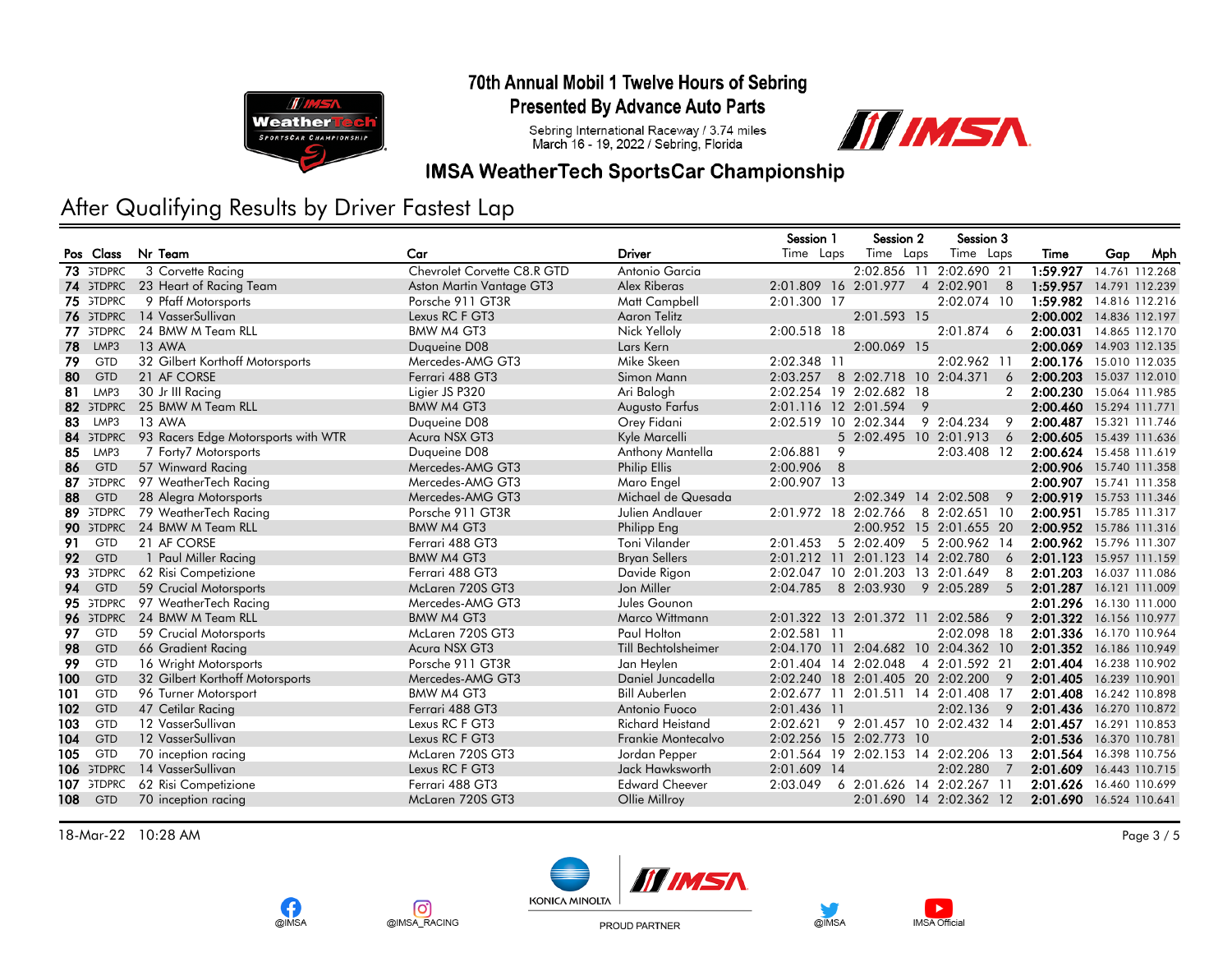

#### 70th Annual Mobil 1 Twelve Hours of Sebring **Presented By Advance Auto Parts**

Sebring International Raceway / 3.74 miles<br>March 16 - 19, 2022 / Sebring, Florida



### **IMSA WeatherTech SportsCar Championship**

# After Qualifying Results by Driver Fastest Lap

**OIMSA** 

<u>ଚ</u>

@IMSA\_RACING

| Pos Class<br>Nr Team<br>Car<br><b>Driver</b><br>Time Laps<br>Time Laps<br>Time Laps<br>Gap<br>Mph<br>Time<br>Acura NSX GT3<br>Mario Farnbacher<br>2:01.774 10 2:02.063 11<br>2:02.055 17<br>2:01.774<br>109<br><b>GTD</b><br>66 Gradient Racing<br>16.608 110.565<br>2:01.786 18<br><b>BMW M4 GT3</b><br>John Edwards<br>2:02.095 4<br>2:01.786 16.620 110.554<br>25 BMW M Team RLL<br>110 STDPRC<br><b>Daniel Morad</b><br>2:01.805 12 2:02.038 16 2:02.011 16<br>2:01.805<br>111<br>GTD<br>28 Alegra Motorsports<br>Mercedes-AMG GT3<br>16.639 110.537<br>2:01.828 11<br><b>GTD</b><br>39 CarBahn with Peregrine Racing<br>Lamborghini Huracan GT3<br>2:03.006<br>6<br>2:01.828 16.662 110.516<br>112<br>Corey Lewis<br>113 STDPRC<br>25 BMW M Team RLL<br>BMW M4 GT3<br>2:01.871 27<br>2:01.871<br>16.705 110.477<br>Connor De Phillippi<br>9 Pfaff Motorsports<br>2:01.879<br>114 STDPRC<br>Porsche 911 GT3R<br>Mathieu Jaminet<br>2:02.579 10<br>2:01.879 17<br>16.713 110.469<br>97 WeatherTech Racing<br>Mercedes-AMG GT3<br>2:01.947 16.781 110.408<br>115 STDPRC<br>Cooper MacNeil<br>39 CarBahn with Peregrine Racing<br>2:03.492 14<br>2:05.243<br>$\mathbf{3}$<br>2:01.973<br><b>GTD</b><br>Lamborghini Huracan GT3<br>Robert Megennis<br>116<br>16.807 110.384<br>2:01.994 20<br>2:02.776 14<br>2:01.994<br>117<br><b>GTD</b><br>44 Magnus Racing<br>Aston Martin Vantage GT3<br>Andy Lally<br>16.828 110.365<br>Alec Udell<br>118<br>LMP3<br>6 Muehlner Motorsports America<br>Duqueine D08<br>2:02.003 12<br>2:02.003<br>16.837 110.357<br>2:03.234 12 2:02.023 11<br>2:02.663 12<br>2:02.023<br>119 STDPRC<br>23 Heart of Racing Team<br>Aston Martin Vantage GT3<br>16.857 110.339<br>Maxime Martin<br>120 STDPRC<br>14 VasserSullivan<br>Lexus RC F GT3<br>2:02.209 11<br>2:02.029 17<br>2:02.029 16.863 110.334<br><b>Ben Barnicoat</b><br>12 VasserSullivan<br>Lexus RC F GT3<br>2:03.204<br>4 2:02.369 10 2:02.148 18<br>2:02.148<br>16.982 110.226<br>121<br><b>GTD</b><br><b>Scott Andrews</b><br>2:02.149<br>122 STDPRC<br>63 TR3 Racing<br>2:02.149 11<br>Lamborghini Huracan GT3<br>Marco Mapelli<br>2:03.076 13<br>16.983 110.225<br>23 Heart of Racing Team<br>2:02.216<br>123 STDPRC<br>Aston Martin Vantage GT3<br>Ross Gunn<br>2:02.216<br>9<br>17.050 110.165<br>39 CarBahn with Peregrine Racing<br>Lamborghini Huracan GT3<br>2:02.223 15 2:03.311 13 2:02.342 14<br>2:02.223<br>124<br><b>GTD</b><br>Jeff Westphal<br>17.057 110.159<br>Aston Martin Vantage GT3<br>2:04.669 11<br>2:02.271<br>125<br>GTD<br>27 Heart of Racing Team<br>lan James<br>2:03.841 8<br>17.105 110.115<br>2:03.673 10<br>2:02.276 17.110 110.111<br>126 STDPRC<br>3 Corvette Racing<br>Chevrolet Corvette C8.R GTD<br>Jordan Taylor<br>2:02.276 16<br>GTD<br>42 NTE/SSR<br>6 2:03.132 11<br>2:02.364 17.198 110.032<br>127<br>Lamborghini Huracan GT3<br>2:02.364 18 2:03.280<br>Jaden Conwright<br>128 GTDPRC<br>3 Corvette Racing<br>Chevrolet Corvette C8.R GTD<br>Nicky Catsburg<br>2:02.715 13 2:02.396 16<br>2:02.396 17.230 110.003<br>129<br>GTD<br>Maximilian Goetz<br>2:02.442 16<br>2:03.876<br>2:02.442 17.276 109.962<br>28 Alegra Motorsports<br>Mercedes-AMG GT3<br>-5<br>Ferrari 488 GT3<br>2:03.880 16 2:02.501 17 2:05.266<br>2:02.501<br><b>GTD</b><br>47 Cetilar Racing<br>Roberto Lacorte<br>9<br>130<br>17.335 109.909<br><b>GTD</b><br>1 Paul Miller Racing<br>2:02.526 14<br>2:02.526 17.360 109.886<br>131<br>BMW M4 GT3<br>Erik Johansson<br>$2:02.779$ 9<br>2:02.532<br>132<br><b>GTD</b><br>96 Turner Motorsport<br><b>BMW M4 GT3</b><br>Michael Dinan<br>2:04.017 12 2:02.532 11 2:04.128<br>8<br>17.366 109.881<br>133 STDPRC<br>63 TR3 Racing<br>Lamborghini Huracan GT3<br>Andrea Caldarelli<br>2:02.544 15 2:03.033<br>7<br>2:02.544<br>17.378 109.870<br>9 Pfaff Motorsports<br>134 GTDPRC<br>Porsche 911 GT3R<br><b>Felipe Nasr</b><br>2:02.783 27<br>2:02.783 17.617 109.656<br>GTD<br>66 Gradient Racing<br>Kyffin Simpson<br>2:03.525 12 2:02.822 11 2:03.362<br>2:02.822 17.656 109.621<br>135<br>Acura NSX GT3<br>6<br><b>GTD</b><br>Stevan McAleer<br>8 2:02.978 10<br>2:02.839 17.673 109.606<br>136<br>32 Gilbert Korthoff Motorsports<br>Mercedes-AMG GT3<br>2:02.839<br>137<br>9 2:02.920<br>9 2:03.388<br>2:02.920 17.754 109.534<br>GTD<br>59 Crucial Motorsports<br>McLaren 720S GT3<br>Patrick Gallagher<br>2:03.288<br>$\overline{4}$<br>79 WeatherTech Racing<br>Porsche 911 GT3R<br>Alessio Picariello<br>2:03.348 13 2:03.716<br>9 2:03.084 13<br>2:03.084<br>138 STDPRC<br>17.918 109.388<br>139<br>42 NTE/SSR<br>Lamborghini Huracan GT3<br>Mateo Llarena<br>5 2:03.093 14 2:03.747 14<br>2:03.093<br><b>GTD</b><br>2:04.612<br>17.927 109.380<br><b>GTD</b><br>99 Team Hardpoint<br>Porsche 911 GT3R<br>2:04.952 23<br>2:03.147 12<br>2:03.147<br>140<br>Katherine Legge<br>17.981 109.332<br>141<br>GTD<br>16 Wright Motorsports<br>Porsche 911 GT3R<br>Ryan Hardwick<br>2:04.027 14 2:03.168 10 2:06.941<br>2:03.168<br>6<br>18.002 109.313<br><b>GTD</b><br>44 Magnus Racing<br>Spencer Pumpelly<br>2:03.225<br>142<br>Aston Martin Vantage GT3<br>2:04.676<br>2 2:03.272 10 2:03.225<br>$\overline{4}$<br>18.059 109.263<br>143<br><b>GTD</b><br>21 AF CORSE<br>2:04.416 18 2:03.268 13 2:03.536<br>2:03.268<br>Ferrari 488 GT3<br>Luis Perez Companc<br>18.102 109.225<br>-12<br><b>GTD</b><br>27 Heart of Racing Team<br>2:03.455 14 2:03.528 9 2:03.504 9<br>2:03.455 18.289 109.059<br>144<br>Aston Martin Vantage GT3<br><b>Tom Gamble</b> |  |  | Session 1 | Session 2 | Session 3 |  |
|---------------------------------------------------------------------------------------------------------------------------------------------------------------------------------------------------------------------------------------------------------------------------------------------------------------------------------------------------------------------------------------------------------------------------------------------------------------------------------------------------------------------------------------------------------------------------------------------------------------------------------------------------------------------------------------------------------------------------------------------------------------------------------------------------------------------------------------------------------------------------------------------------------------------------------------------------------------------------------------------------------------------------------------------------------------------------------------------------------------------------------------------------------------------------------------------------------------------------------------------------------------------------------------------------------------------------------------------------------------------------------------------------------------------------------------------------------------------------------------------------------------------------------------------------------------------------------------------------------------------------------------------------------------------------------------------------------------------------------------------------------------------------------------------------------------------------------------------------------------------------------------------------------------------------------------------------------------------------------------------------------------------------------------------------------------------------------------------------------------------------------------------------------------------------------------------------------------------------------------------------------------------------------------------------------------------------------------------------------------------------------------------------------------------------------------------------------------------------------------------------------------------------------------------------------------------------------------------------------------------------------------------------------------------------------------------------------------------------------------------------------------------------------------------------------------------------------------------------------------------------------------------------------------------------------------------------------------------------------------------------------------------------------------------------------------------------------------------------------------------------------------------------------------------------------------------------------------------------------------------------------------------------------------------------------------------------------------------------------------------------------------------------------------------------------------------------------------------------------------------------------------------------------------------------------------------------------------------------------------------------------------------------------------------------------------------------------------------------------------------------------------------------------------------------------------------------------------------------------------------------------------------------------------------------------------------------------------------------------------------------------------------------------------------------------------------------------------------------------------------------------------------------------------------------------------------------------------------------------------------------------------------------------------------------------------------------------------------------------------------------------------------------------------------------------------------------------------------------------------------------------------------------------------------------------------------------------------------------------------------------------------------------------------------------------------------------------------------------------------------------------------------------------------------------------------------------------------------------------------------------------------------------------------------------------------------------------------------------------------------------------------------------------------------------------------------------------------------------------------------------------------------------------------------------------------------------------------------------------------------------------------------------------------------------------------------------------------------------------------------------------------------------------------------------------------------------------------------------------------------------------------------------|--|--|-----------|-----------|-----------|--|
|                                                                                                                                                                                                                                                                                                                                                                                                                                                                                                                                                                                                                                                                                                                                                                                                                                                                                                                                                                                                                                                                                                                                                                                                                                                                                                                                                                                                                                                                                                                                                                                                                                                                                                                                                                                                                                                                                                                                                                                                                                                                                                                                                                                                                                                                                                                                                                                                                                                                                                                                                                                                                                                                                                                                                                                                                                                                                                                                                                                                                                                                                                                                                                                                                                                                                                                                                                                                                                                                                                                                                                                                                                                                                                                                                                                                                                                                                                                                                                                                                                                                                                                                                                                                                                                                                                                                                                                                                                                                                                                                                                                                                                                                                                                                                                                                                                                                                                                                                                                                                                                                                                                                                                                                                                                                                                                                                                                                                                                                                                                           |  |  |           |           |           |  |
|                                                                                                                                                                                                                                                                                                                                                                                                                                                                                                                                                                                                                                                                                                                                                                                                                                                                                                                                                                                                                                                                                                                                                                                                                                                                                                                                                                                                                                                                                                                                                                                                                                                                                                                                                                                                                                                                                                                                                                                                                                                                                                                                                                                                                                                                                                                                                                                                                                                                                                                                                                                                                                                                                                                                                                                                                                                                                                                                                                                                                                                                                                                                                                                                                                                                                                                                                                                                                                                                                                                                                                                                                                                                                                                                                                                                                                                                                                                                                                                                                                                                                                                                                                                                                                                                                                                                                                                                                                                                                                                                                                                                                                                                                                                                                                                                                                                                                                                                                                                                                                                                                                                                                                                                                                                                                                                                                                                                                                                                                                                           |  |  |           |           |           |  |
|                                                                                                                                                                                                                                                                                                                                                                                                                                                                                                                                                                                                                                                                                                                                                                                                                                                                                                                                                                                                                                                                                                                                                                                                                                                                                                                                                                                                                                                                                                                                                                                                                                                                                                                                                                                                                                                                                                                                                                                                                                                                                                                                                                                                                                                                                                                                                                                                                                                                                                                                                                                                                                                                                                                                                                                                                                                                                                                                                                                                                                                                                                                                                                                                                                                                                                                                                                                                                                                                                                                                                                                                                                                                                                                                                                                                                                                                                                                                                                                                                                                                                                                                                                                                                                                                                                                                                                                                                                                                                                                                                                                                                                                                                                                                                                                                                                                                                                                                                                                                                                                                                                                                                                                                                                                                                                                                                                                                                                                                                                                           |  |  |           |           |           |  |
|                                                                                                                                                                                                                                                                                                                                                                                                                                                                                                                                                                                                                                                                                                                                                                                                                                                                                                                                                                                                                                                                                                                                                                                                                                                                                                                                                                                                                                                                                                                                                                                                                                                                                                                                                                                                                                                                                                                                                                                                                                                                                                                                                                                                                                                                                                                                                                                                                                                                                                                                                                                                                                                                                                                                                                                                                                                                                                                                                                                                                                                                                                                                                                                                                                                                                                                                                                                                                                                                                                                                                                                                                                                                                                                                                                                                                                                                                                                                                                                                                                                                                                                                                                                                                                                                                                                                                                                                                                                                                                                                                                                                                                                                                                                                                                                                                                                                                                                                                                                                                                                                                                                                                                                                                                                                                                                                                                                                                                                                                                                           |  |  |           |           |           |  |
|                                                                                                                                                                                                                                                                                                                                                                                                                                                                                                                                                                                                                                                                                                                                                                                                                                                                                                                                                                                                                                                                                                                                                                                                                                                                                                                                                                                                                                                                                                                                                                                                                                                                                                                                                                                                                                                                                                                                                                                                                                                                                                                                                                                                                                                                                                                                                                                                                                                                                                                                                                                                                                                                                                                                                                                                                                                                                                                                                                                                                                                                                                                                                                                                                                                                                                                                                                                                                                                                                                                                                                                                                                                                                                                                                                                                                                                                                                                                                                                                                                                                                                                                                                                                                                                                                                                                                                                                                                                                                                                                                                                                                                                                                                                                                                                                                                                                                                                                                                                                                                                                                                                                                                                                                                                                                                                                                                                                                                                                                                                           |  |  |           |           |           |  |
|                                                                                                                                                                                                                                                                                                                                                                                                                                                                                                                                                                                                                                                                                                                                                                                                                                                                                                                                                                                                                                                                                                                                                                                                                                                                                                                                                                                                                                                                                                                                                                                                                                                                                                                                                                                                                                                                                                                                                                                                                                                                                                                                                                                                                                                                                                                                                                                                                                                                                                                                                                                                                                                                                                                                                                                                                                                                                                                                                                                                                                                                                                                                                                                                                                                                                                                                                                                                                                                                                                                                                                                                                                                                                                                                                                                                                                                                                                                                                                                                                                                                                                                                                                                                                                                                                                                                                                                                                                                                                                                                                                                                                                                                                                                                                                                                                                                                                                                                                                                                                                                                                                                                                                                                                                                                                                                                                                                                                                                                                                                           |  |  |           |           |           |  |
|                                                                                                                                                                                                                                                                                                                                                                                                                                                                                                                                                                                                                                                                                                                                                                                                                                                                                                                                                                                                                                                                                                                                                                                                                                                                                                                                                                                                                                                                                                                                                                                                                                                                                                                                                                                                                                                                                                                                                                                                                                                                                                                                                                                                                                                                                                                                                                                                                                                                                                                                                                                                                                                                                                                                                                                                                                                                                                                                                                                                                                                                                                                                                                                                                                                                                                                                                                                                                                                                                                                                                                                                                                                                                                                                                                                                                                                                                                                                                                                                                                                                                                                                                                                                                                                                                                                                                                                                                                                                                                                                                                                                                                                                                                                                                                                                                                                                                                                                                                                                                                                                                                                                                                                                                                                                                                                                                                                                                                                                                                                           |  |  |           |           |           |  |
|                                                                                                                                                                                                                                                                                                                                                                                                                                                                                                                                                                                                                                                                                                                                                                                                                                                                                                                                                                                                                                                                                                                                                                                                                                                                                                                                                                                                                                                                                                                                                                                                                                                                                                                                                                                                                                                                                                                                                                                                                                                                                                                                                                                                                                                                                                                                                                                                                                                                                                                                                                                                                                                                                                                                                                                                                                                                                                                                                                                                                                                                                                                                                                                                                                                                                                                                                                                                                                                                                                                                                                                                                                                                                                                                                                                                                                                                                                                                                                                                                                                                                                                                                                                                                                                                                                                                                                                                                                                                                                                                                                                                                                                                                                                                                                                                                                                                                                                                                                                                                                                                                                                                                                                                                                                                                                                                                                                                                                                                                                                           |  |  |           |           |           |  |
|                                                                                                                                                                                                                                                                                                                                                                                                                                                                                                                                                                                                                                                                                                                                                                                                                                                                                                                                                                                                                                                                                                                                                                                                                                                                                                                                                                                                                                                                                                                                                                                                                                                                                                                                                                                                                                                                                                                                                                                                                                                                                                                                                                                                                                                                                                                                                                                                                                                                                                                                                                                                                                                                                                                                                                                                                                                                                                                                                                                                                                                                                                                                                                                                                                                                                                                                                                                                                                                                                                                                                                                                                                                                                                                                                                                                                                                                                                                                                                                                                                                                                                                                                                                                                                                                                                                                                                                                                                                                                                                                                                                                                                                                                                                                                                                                                                                                                                                                                                                                                                                                                                                                                                                                                                                                                                                                                                                                                                                                                                                           |  |  |           |           |           |  |
|                                                                                                                                                                                                                                                                                                                                                                                                                                                                                                                                                                                                                                                                                                                                                                                                                                                                                                                                                                                                                                                                                                                                                                                                                                                                                                                                                                                                                                                                                                                                                                                                                                                                                                                                                                                                                                                                                                                                                                                                                                                                                                                                                                                                                                                                                                                                                                                                                                                                                                                                                                                                                                                                                                                                                                                                                                                                                                                                                                                                                                                                                                                                                                                                                                                                                                                                                                                                                                                                                                                                                                                                                                                                                                                                                                                                                                                                                                                                                                                                                                                                                                                                                                                                                                                                                                                                                                                                                                                                                                                                                                                                                                                                                                                                                                                                                                                                                                                                                                                                                                                                                                                                                                                                                                                                                                                                                                                                                                                                                                                           |  |  |           |           |           |  |
|                                                                                                                                                                                                                                                                                                                                                                                                                                                                                                                                                                                                                                                                                                                                                                                                                                                                                                                                                                                                                                                                                                                                                                                                                                                                                                                                                                                                                                                                                                                                                                                                                                                                                                                                                                                                                                                                                                                                                                                                                                                                                                                                                                                                                                                                                                                                                                                                                                                                                                                                                                                                                                                                                                                                                                                                                                                                                                                                                                                                                                                                                                                                                                                                                                                                                                                                                                                                                                                                                                                                                                                                                                                                                                                                                                                                                                                                                                                                                                                                                                                                                                                                                                                                                                                                                                                                                                                                                                                                                                                                                                                                                                                                                                                                                                                                                                                                                                                                                                                                                                                                                                                                                                                                                                                                                                                                                                                                                                                                                                                           |  |  |           |           |           |  |
|                                                                                                                                                                                                                                                                                                                                                                                                                                                                                                                                                                                                                                                                                                                                                                                                                                                                                                                                                                                                                                                                                                                                                                                                                                                                                                                                                                                                                                                                                                                                                                                                                                                                                                                                                                                                                                                                                                                                                                                                                                                                                                                                                                                                                                                                                                                                                                                                                                                                                                                                                                                                                                                                                                                                                                                                                                                                                                                                                                                                                                                                                                                                                                                                                                                                                                                                                                                                                                                                                                                                                                                                                                                                                                                                                                                                                                                                                                                                                                                                                                                                                                                                                                                                                                                                                                                                                                                                                                                                                                                                                                                                                                                                                                                                                                                                                                                                                                                                                                                                                                                                                                                                                                                                                                                                                                                                                                                                                                                                                                                           |  |  |           |           |           |  |
|                                                                                                                                                                                                                                                                                                                                                                                                                                                                                                                                                                                                                                                                                                                                                                                                                                                                                                                                                                                                                                                                                                                                                                                                                                                                                                                                                                                                                                                                                                                                                                                                                                                                                                                                                                                                                                                                                                                                                                                                                                                                                                                                                                                                                                                                                                                                                                                                                                                                                                                                                                                                                                                                                                                                                                                                                                                                                                                                                                                                                                                                                                                                                                                                                                                                                                                                                                                                                                                                                                                                                                                                                                                                                                                                                                                                                                                                                                                                                                                                                                                                                                                                                                                                                                                                                                                                                                                                                                                                                                                                                                                                                                                                                                                                                                                                                                                                                                                                                                                                                                                                                                                                                                                                                                                                                                                                                                                                                                                                                                                           |  |  |           |           |           |  |
|                                                                                                                                                                                                                                                                                                                                                                                                                                                                                                                                                                                                                                                                                                                                                                                                                                                                                                                                                                                                                                                                                                                                                                                                                                                                                                                                                                                                                                                                                                                                                                                                                                                                                                                                                                                                                                                                                                                                                                                                                                                                                                                                                                                                                                                                                                                                                                                                                                                                                                                                                                                                                                                                                                                                                                                                                                                                                                                                                                                                                                                                                                                                                                                                                                                                                                                                                                                                                                                                                                                                                                                                                                                                                                                                                                                                                                                                                                                                                                                                                                                                                                                                                                                                                                                                                                                                                                                                                                                                                                                                                                                                                                                                                                                                                                                                                                                                                                                                                                                                                                                                                                                                                                                                                                                                                                                                                                                                                                                                                                                           |  |  |           |           |           |  |
|                                                                                                                                                                                                                                                                                                                                                                                                                                                                                                                                                                                                                                                                                                                                                                                                                                                                                                                                                                                                                                                                                                                                                                                                                                                                                                                                                                                                                                                                                                                                                                                                                                                                                                                                                                                                                                                                                                                                                                                                                                                                                                                                                                                                                                                                                                                                                                                                                                                                                                                                                                                                                                                                                                                                                                                                                                                                                                                                                                                                                                                                                                                                                                                                                                                                                                                                                                                                                                                                                                                                                                                                                                                                                                                                                                                                                                                                                                                                                                                                                                                                                                                                                                                                                                                                                                                                                                                                                                                                                                                                                                                                                                                                                                                                                                                                                                                                                                                                                                                                                                                                                                                                                                                                                                                                                                                                                                                                                                                                                                                           |  |  |           |           |           |  |
|                                                                                                                                                                                                                                                                                                                                                                                                                                                                                                                                                                                                                                                                                                                                                                                                                                                                                                                                                                                                                                                                                                                                                                                                                                                                                                                                                                                                                                                                                                                                                                                                                                                                                                                                                                                                                                                                                                                                                                                                                                                                                                                                                                                                                                                                                                                                                                                                                                                                                                                                                                                                                                                                                                                                                                                                                                                                                                                                                                                                                                                                                                                                                                                                                                                                                                                                                                                                                                                                                                                                                                                                                                                                                                                                                                                                                                                                                                                                                                                                                                                                                                                                                                                                                                                                                                                                                                                                                                                                                                                                                                                                                                                                                                                                                                                                                                                                                                                                                                                                                                                                                                                                                                                                                                                                                                                                                                                                                                                                                                                           |  |  |           |           |           |  |
|                                                                                                                                                                                                                                                                                                                                                                                                                                                                                                                                                                                                                                                                                                                                                                                                                                                                                                                                                                                                                                                                                                                                                                                                                                                                                                                                                                                                                                                                                                                                                                                                                                                                                                                                                                                                                                                                                                                                                                                                                                                                                                                                                                                                                                                                                                                                                                                                                                                                                                                                                                                                                                                                                                                                                                                                                                                                                                                                                                                                                                                                                                                                                                                                                                                                                                                                                                                                                                                                                                                                                                                                                                                                                                                                                                                                                                                                                                                                                                                                                                                                                                                                                                                                                                                                                                                                                                                                                                                                                                                                                                                                                                                                                                                                                                                                                                                                                                                                                                                                                                                                                                                                                                                                                                                                                                                                                                                                                                                                                                                           |  |  |           |           |           |  |
|                                                                                                                                                                                                                                                                                                                                                                                                                                                                                                                                                                                                                                                                                                                                                                                                                                                                                                                                                                                                                                                                                                                                                                                                                                                                                                                                                                                                                                                                                                                                                                                                                                                                                                                                                                                                                                                                                                                                                                                                                                                                                                                                                                                                                                                                                                                                                                                                                                                                                                                                                                                                                                                                                                                                                                                                                                                                                                                                                                                                                                                                                                                                                                                                                                                                                                                                                                                                                                                                                                                                                                                                                                                                                                                                                                                                                                                                                                                                                                                                                                                                                                                                                                                                                                                                                                                                                                                                                                                                                                                                                                                                                                                                                                                                                                                                                                                                                                                                                                                                                                                                                                                                                                                                                                                                                                                                                                                                                                                                                                                           |  |  |           |           |           |  |
|                                                                                                                                                                                                                                                                                                                                                                                                                                                                                                                                                                                                                                                                                                                                                                                                                                                                                                                                                                                                                                                                                                                                                                                                                                                                                                                                                                                                                                                                                                                                                                                                                                                                                                                                                                                                                                                                                                                                                                                                                                                                                                                                                                                                                                                                                                                                                                                                                                                                                                                                                                                                                                                                                                                                                                                                                                                                                                                                                                                                                                                                                                                                                                                                                                                                                                                                                                                                                                                                                                                                                                                                                                                                                                                                                                                                                                                                                                                                                                                                                                                                                                                                                                                                                                                                                                                                                                                                                                                                                                                                                                                                                                                                                                                                                                                                                                                                                                                                                                                                                                                                                                                                                                                                                                                                                                                                                                                                                                                                                                                           |  |  |           |           |           |  |
|                                                                                                                                                                                                                                                                                                                                                                                                                                                                                                                                                                                                                                                                                                                                                                                                                                                                                                                                                                                                                                                                                                                                                                                                                                                                                                                                                                                                                                                                                                                                                                                                                                                                                                                                                                                                                                                                                                                                                                                                                                                                                                                                                                                                                                                                                                                                                                                                                                                                                                                                                                                                                                                                                                                                                                                                                                                                                                                                                                                                                                                                                                                                                                                                                                                                                                                                                                                                                                                                                                                                                                                                                                                                                                                                                                                                                                                                                                                                                                                                                                                                                                                                                                                                                                                                                                                                                                                                                                                                                                                                                                                                                                                                                                                                                                                                                                                                                                                                                                                                                                                                                                                                                                                                                                                                                                                                                                                                                                                                                                                           |  |  |           |           |           |  |
|                                                                                                                                                                                                                                                                                                                                                                                                                                                                                                                                                                                                                                                                                                                                                                                                                                                                                                                                                                                                                                                                                                                                                                                                                                                                                                                                                                                                                                                                                                                                                                                                                                                                                                                                                                                                                                                                                                                                                                                                                                                                                                                                                                                                                                                                                                                                                                                                                                                                                                                                                                                                                                                                                                                                                                                                                                                                                                                                                                                                                                                                                                                                                                                                                                                                                                                                                                                                                                                                                                                                                                                                                                                                                                                                                                                                                                                                                                                                                                                                                                                                                                                                                                                                                                                                                                                                                                                                                                                                                                                                                                                                                                                                                                                                                                                                                                                                                                                                                                                                                                                                                                                                                                                                                                                                                                                                                                                                                                                                                                                           |  |  |           |           |           |  |
|                                                                                                                                                                                                                                                                                                                                                                                                                                                                                                                                                                                                                                                                                                                                                                                                                                                                                                                                                                                                                                                                                                                                                                                                                                                                                                                                                                                                                                                                                                                                                                                                                                                                                                                                                                                                                                                                                                                                                                                                                                                                                                                                                                                                                                                                                                                                                                                                                                                                                                                                                                                                                                                                                                                                                                                                                                                                                                                                                                                                                                                                                                                                                                                                                                                                                                                                                                                                                                                                                                                                                                                                                                                                                                                                                                                                                                                                                                                                                                                                                                                                                                                                                                                                                                                                                                                                                                                                                                                                                                                                                                                                                                                                                                                                                                                                                                                                                                                                                                                                                                                                                                                                                                                                                                                                                                                                                                                                                                                                                                                           |  |  |           |           |           |  |
|                                                                                                                                                                                                                                                                                                                                                                                                                                                                                                                                                                                                                                                                                                                                                                                                                                                                                                                                                                                                                                                                                                                                                                                                                                                                                                                                                                                                                                                                                                                                                                                                                                                                                                                                                                                                                                                                                                                                                                                                                                                                                                                                                                                                                                                                                                                                                                                                                                                                                                                                                                                                                                                                                                                                                                                                                                                                                                                                                                                                                                                                                                                                                                                                                                                                                                                                                                                                                                                                                                                                                                                                                                                                                                                                                                                                                                                                                                                                                                                                                                                                                                                                                                                                                                                                                                                                                                                                                                                                                                                                                                                                                                                                                                                                                                                                                                                                                                                                                                                                                                                                                                                                                                                                                                                                                                                                                                                                                                                                                                                           |  |  |           |           |           |  |
|                                                                                                                                                                                                                                                                                                                                                                                                                                                                                                                                                                                                                                                                                                                                                                                                                                                                                                                                                                                                                                                                                                                                                                                                                                                                                                                                                                                                                                                                                                                                                                                                                                                                                                                                                                                                                                                                                                                                                                                                                                                                                                                                                                                                                                                                                                                                                                                                                                                                                                                                                                                                                                                                                                                                                                                                                                                                                                                                                                                                                                                                                                                                                                                                                                                                                                                                                                                                                                                                                                                                                                                                                                                                                                                                                                                                                                                                                                                                                                                                                                                                                                                                                                                                                                                                                                                                                                                                                                                                                                                                                                                                                                                                                                                                                                                                                                                                                                                                                                                                                                                                                                                                                                                                                                                                                                                                                                                                                                                                                                                           |  |  |           |           |           |  |
|                                                                                                                                                                                                                                                                                                                                                                                                                                                                                                                                                                                                                                                                                                                                                                                                                                                                                                                                                                                                                                                                                                                                                                                                                                                                                                                                                                                                                                                                                                                                                                                                                                                                                                                                                                                                                                                                                                                                                                                                                                                                                                                                                                                                                                                                                                                                                                                                                                                                                                                                                                                                                                                                                                                                                                                                                                                                                                                                                                                                                                                                                                                                                                                                                                                                                                                                                                                                                                                                                                                                                                                                                                                                                                                                                                                                                                                                                                                                                                                                                                                                                                                                                                                                                                                                                                                                                                                                                                                                                                                                                                                                                                                                                                                                                                                                                                                                                                                                                                                                                                                                                                                                                                                                                                                                                                                                                                                                                                                                                                                           |  |  |           |           |           |  |
|                                                                                                                                                                                                                                                                                                                                                                                                                                                                                                                                                                                                                                                                                                                                                                                                                                                                                                                                                                                                                                                                                                                                                                                                                                                                                                                                                                                                                                                                                                                                                                                                                                                                                                                                                                                                                                                                                                                                                                                                                                                                                                                                                                                                                                                                                                                                                                                                                                                                                                                                                                                                                                                                                                                                                                                                                                                                                                                                                                                                                                                                                                                                                                                                                                                                                                                                                                                                                                                                                                                                                                                                                                                                                                                                                                                                                                                                                                                                                                                                                                                                                                                                                                                                                                                                                                                                                                                                                                                                                                                                                                                                                                                                                                                                                                                                                                                                                                                                                                                                                                                                                                                                                                                                                                                                                                                                                                                                                                                                                                                           |  |  |           |           |           |  |
|                                                                                                                                                                                                                                                                                                                                                                                                                                                                                                                                                                                                                                                                                                                                                                                                                                                                                                                                                                                                                                                                                                                                                                                                                                                                                                                                                                                                                                                                                                                                                                                                                                                                                                                                                                                                                                                                                                                                                                                                                                                                                                                                                                                                                                                                                                                                                                                                                                                                                                                                                                                                                                                                                                                                                                                                                                                                                                                                                                                                                                                                                                                                                                                                                                                                                                                                                                                                                                                                                                                                                                                                                                                                                                                                                                                                                                                                                                                                                                                                                                                                                                                                                                                                                                                                                                                                                                                                                                                                                                                                                                                                                                                                                                                                                                                                                                                                                                                                                                                                                                                                                                                                                                                                                                                                                                                                                                                                                                                                                                                           |  |  |           |           |           |  |
|                                                                                                                                                                                                                                                                                                                                                                                                                                                                                                                                                                                                                                                                                                                                                                                                                                                                                                                                                                                                                                                                                                                                                                                                                                                                                                                                                                                                                                                                                                                                                                                                                                                                                                                                                                                                                                                                                                                                                                                                                                                                                                                                                                                                                                                                                                                                                                                                                                                                                                                                                                                                                                                                                                                                                                                                                                                                                                                                                                                                                                                                                                                                                                                                                                                                                                                                                                                                                                                                                                                                                                                                                                                                                                                                                                                                                                                                                                                                                                                                                                                                                                                                                                                                                                                                                                                                                                                                                                                                                                                                                                                                                                                                                                                                                                                                                                                                                                                                                                                                                                                                                                                                                                                                                                                                                                                                                                                                                                                                                                                           |  |  |           |           |           |  |
|                                                                                                                                                                                                                                                                                                                                                                                                                                                                                                                                                                                                                                                                                                                                                                                                                                                                                                                                                                                                                                                                                                                                                                                                                                                                                                                                                                                                                                                                                                                                                                                                                                                                                                                                                                                                                                                                                                                                                                                                                                                                                                                                                                                                                                                                                                                                                                                                                                                                                                                                                                                                                                                                                                                                                                                                                                                                                                                                                                                                                                                                                                                                                                                                                                                                                                                                                                                                                                                                                                                                                                                                                                                                                                                                                                                                                                                                                                                                                                                                                                                                                                                                                                                                                                                                                                                                                                                                                                                                                                                                                                                                                                                                                                                                                                                                                                                                                                                                                                                                                                                                                                                                                                                                                                                                                                                                                                                                                                                                                                                           |  |  |           |           |           |  |
|                                                                                                                                                                                                                                                                                                                                                                                                                                                                                                                                                                                                                                                                                                                                                                                                                                                                                                                                                                                                                                                                                                                                                                                                                                                                                                                                                                                                                                                                                                                                                                                                                                                                                                                                                                                                                                                                                                                                                                                                                                                                                                                                                                                                                                                                                                                                                                                                                                                                                                                                                                                                                                                                                                                                                                                                                                                                                                                                                                                                                                                                                                                                                                                                                                                                                                                                                                                                                                                                                                                                                                                                                                                                                                                                                                                                                                                                                                                                                                                                                                                                                                                                                                                                                                                                                                                                                                                                                                                                                                                                                                                                                                                                                                                                                                                                                                                                                                                                                                                                                                                                                                                                                                                                                                                                                                                                                                                                                                                                                                                           |  |  |           |           |           |  |
|                                                                                                                                                                                                                                                                                                                                                                                                                                                                                                                                                                                                                                                                                                                                                                                                                                                                                                                                                                                                                                                                                                                                                                                                                                                                                                                                                                                                                                                                                                                                                                                                                                                                                                                                                                                                                                                                                                                                                                                                                                                                                                                                                                                                                                                                                                                                                                                                                                                                                                                                                                                                                                                                                                                                                                                                                                                                                                                                                                                                                                                                                                                                                                                                                                                                                                                                                                                                                                                                                                                                                                                                                                                                                                                                                                                                                                                                                                                                                                                                                                                                                                                                                                                                                                                                                                                                                                                                                                                                                                                                                                                                                                                                                                                                                                                                                                                                                                                                                                                                                                                                                                                                                                                                                                                                                                                                                                                                                                                                                                                           |  |  |           |           |           |  |
|                                                                                                                                                                                                                                                                                                                                                                                                                                                                                                                                                                                                                                                                                                                                                                                                                                                                                                                                                                                                                                                                                                                                                                                                                                                                                                                                                                                                                                                                                                                                                                                                                                                                                                                                                                                                                                                                                                                                                                                                                                                                                                                                                                                                                                                                                                                                                                                                                                                                                                                                                                                                                                                                                                                                                                                                                                                                                                                                                                                                                                                                                                                                                                                                                                                                                                                                                                                                                                                                                                                                                                                                                                                                                                                                                                                                                                                                                                                                                                                                                                                                                                                                                                                                                                                                                                                                                                                                                                                                                                                                                                                                                                                                                                                                                                                                                                                                                                                                                                                                                                                                                                                                                                                                                                                                                                                                                                                                                                                                                                                           |  |  |           |           |           |  |
|                                                                                                                                                                                                                                                                                                                                                                                                                                                                                                                                                                                                                                                                                                                                                                                                                                                                                                                                                                                                                                                                                                                                                                                                                                                                                                                                                                                                                                                                                                                                                                                                                                                                                                                                                                                                                                                                                                                                                                                                                                                                                                                                                                                                                                                                                                                                                                                                                                                                                                                                                                                                                                                                                                                                                                                                                                                                                                                                                                                                                                                                                                                                                                                                                                                                                                                                                                                                                                                                                                                                                                                                                                                                                                                                                                                                                                                                                                                                                                                                                                                                                                                                                                                                                                                                                                                                                                                                                                                                                                                                                                                                                                                                                                                                                                                                                                                                                                                                                                                                                                                                                                                                                                                                                                                                                                                                                                                                                                                                                                                           |  |  |           |           |           |  |
|                                                                                                                                                                                                                                                                                                                                                                                                                                                                                                                                                                                                                                                                                                                                                                                                                                                                                                                                                                                                                                                                                                                                                                                                                                                                                                                                                                                                                                                                                                                                                                                                                                                                                                                                                                                                                                                                                                                                                                                                                                                                                                                                                                                                                                                                                                                                                                                                                                                                                                                                                                                                                                                                                                                                                                                                                                                                                                                                                                                                                                                                                                                                                                                                                                                                                                                                                                                                                                                                                                                                                                                                                                                                                                                                                                                                                                                                                                                                                                                                                                                                                                                                                                                                                                                                                                                                                                                                                                                                                                                                                                                                                                                                                                                                                                                                                                                                                                                                                                                                                                                                                                                                                                                                                                                                                                                                                                                                                                                                                                                           |  |  |           |           |           |  |
|                                                                                                                                                                                                                                                                                                                                                                                                                                                                                                                                                                                                                                                                                                                                                                                                                                                                                                                                                                                                                                                                                                                                                                                                                                                                                                                                                                                                                                                                                                                                                                                                                                                                                                                                                                                                                                                                                                                                                                                                                                                                                                                                                                                                                                                                                                                                                                                                                                                                                                                                                                                                                                                                                                                                                                                                                                                                                                                                                                                                                                                                                                                                                                                                                                                                                                                                                                                                                                                                                                                                                                                                                                                                                                                                                                                                                                                                                                                                                                                                                                                                                                                                                                                                                                                                                                                                                                                                                                                                                                                                                                                                                                                                                                                                                                                                                                                                                                                                                                                                                                                                                                                                                                                                                                                                                                                                                                                                                                                                                                                           |  |  |           |           |           |  |
|                                                                                                                                                                                                                                                                                                                                                                                                                                                                                                                                                                                                                                                                                                                                                                                                                                                                                                                                                                                                                                                                                                                                                                                                                                                                                                                                                                                                                                                                                                                                                                                                                                                                                                                                                                                                                                                                                                                                                                                                                                                                                                                                                                                                                                                                                                                                                                                                                                                                                                                                                                                                                                                                                                                                                                                                                                                                                                                                                                                                                                                                                                                                                                                                                                                                                                                                                                                                                                                                                                                                                                                                                                                                                                                                                                                                                                                                                                                                                                                                                                                                                                                                                                                                                                                                                                                                                                                                                                                                                                                                                                                                                                                                                                                                                                                                                                                                                                                                                                                                                                                                                                                                                                                                                                                                                                                                                                                                                                                                                                                           |  |  |           |           |           |  |
|                                                                                                                                                                                                                                                                                                                                                                                                                                                                                                                                                                                                                                                                                                                                                                                                                                                                                                                                                                                                                                                                                                                                                                                                                                                                                                                                                                                                                                                                                                                                                                                                                                                                                                                                                                                                                                                                                                                                                                                                                                                                                                                                                                                                                                                                                                                                                                                                                                                                                                                                                                                                                                                                                                                                                                                                                                                                                                                                                                                                                                                                                                                                                                                                                                                                                                                                                                                                                                                                                                                                                                                                                                                                                                                                                                                                                                                                                                                                                                                                                                                                                                                                                                                                                                                                                                                                                                                                                                                                                                                                                                                                                                                                                                                                                                                                                                                                                                                                                                                                                                                                                                                                                                                                                                                                                                                                                                                                                                                                                                                           |  |  |           |           |           |  |

18-Mar-22 10:28 AM Page 4 / 5